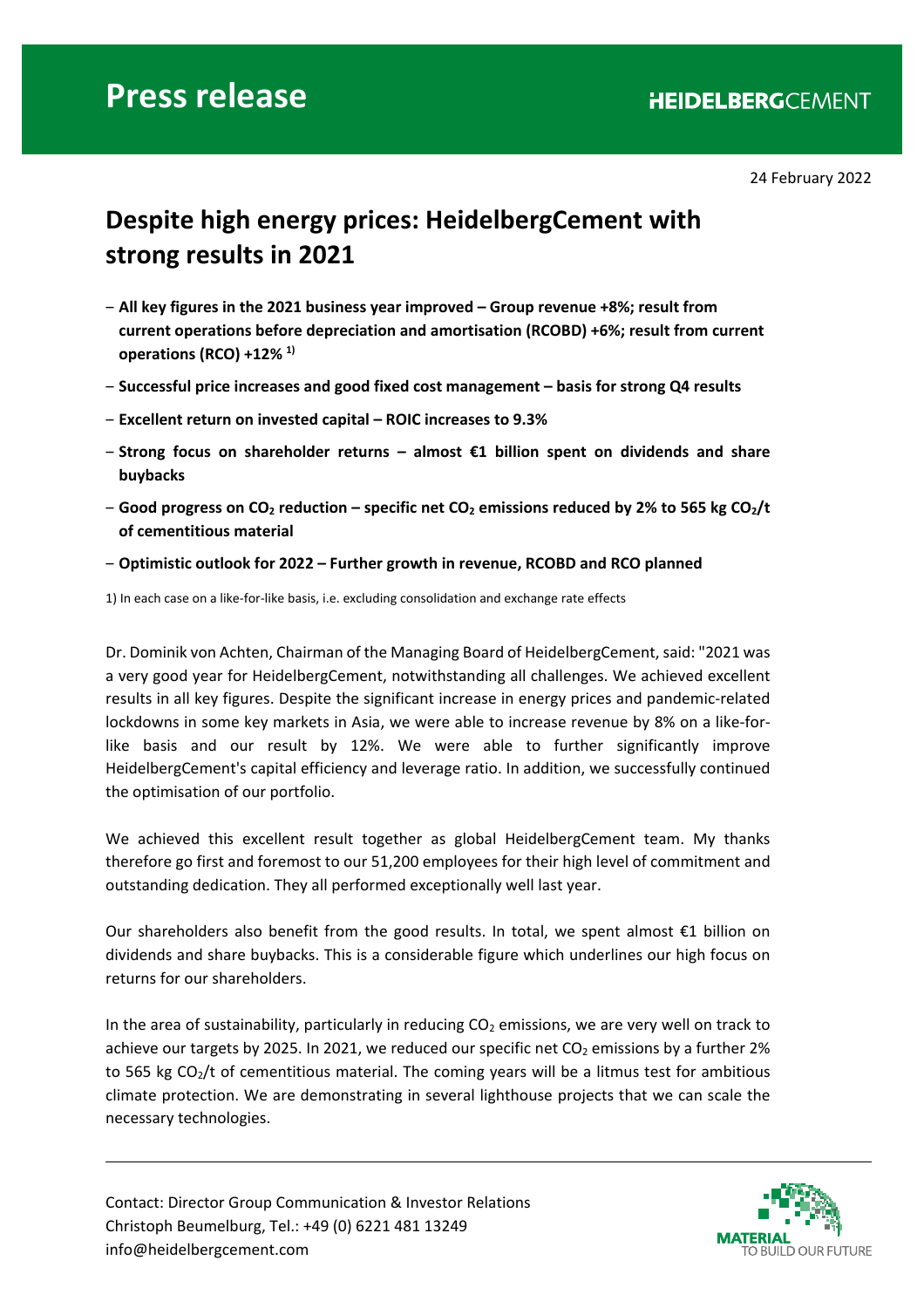We are optimistic about the further course of 2022. The world-wide infrastructure measures will successively contribute to the sales volumes growth of our products. The momentum in private residential construction will also remain high. On this basis, we expect a significant increase in revenue and a slight rise in result from current operations in the business year 2022."

## **Positive development of sales volumes, revenue and results**

The impact of the coronavirus pandemic did not significantly affect construction activities in 2021 and thus demand for our building materials. The positive market dynamics in many of HeidelbergCement's key markets led to a good overall development of sales volumes. Deliveries increased compared with the previous year in all business lines.

Group revenue increased by 6.3% to €18,720 million (previous year: 17,606) in comparison with the previous year. On a like‐for‐like basis, the increase was 8.0%. Result from current operations before depreciation and amortisation (RCOBD) increased by €168 million or 4.5% to €3,875 million (previous year: 3,707), on a like-for-like basis, the increase was 5.9%. Result from current operations (RCO) increased significantly by 10.6% to €2,614 million (previous year: 2,363), on a like-for-like basis, the growth amounted to 12.0%.

The additional ordinary result amounted to  $\epsilon$ 481 million (previous year: -3,678). This includes €466 million in connection with the sale of the business activities in the West region in the USA. The financial result improved by €86 million to €‐201 million (previous year: ‐287). Profit for the financial year was €1,902 million (previous year: loss of €‐2,009 million). The profit relating to non-controlling interests increased by €13 million to €143 million (previous year: 130). As a result, the Group's share of profit amounts to €1,759 million (previous year: Group share of loss of €‐2,139 million). Excluding the additional ordinary result and non‐recurring tax effects in the reporting and previous year, the Group share increased by 14.3% to €1,561 million (previous year: 1,365).

Earnings per share attributable to the shareholders of HeidelbergCement AG increased by €19.69 to €8.91 (previous year: ‐10.78). Excluding the additional ordinary result and the non‐ recurring tax effects, earnings per share increased by €1.03 to €7.91 (previous year: 6.88).

## **Return on invested capital at record level**

Return on invested capital (ROIC) increased to 9.3% in the reporting year (previous year: 7.9%). "Thanks to the solid operating performance and successful portfolio optimisation, capital efficiency again improved significantly and rose to a record level," said Chief Financial Officer René Aldach. "In line with our guidance, we have thus increased the return on invested capital to over 9% and achieved our strategic medium-term target of well over 8% earlier than expected."

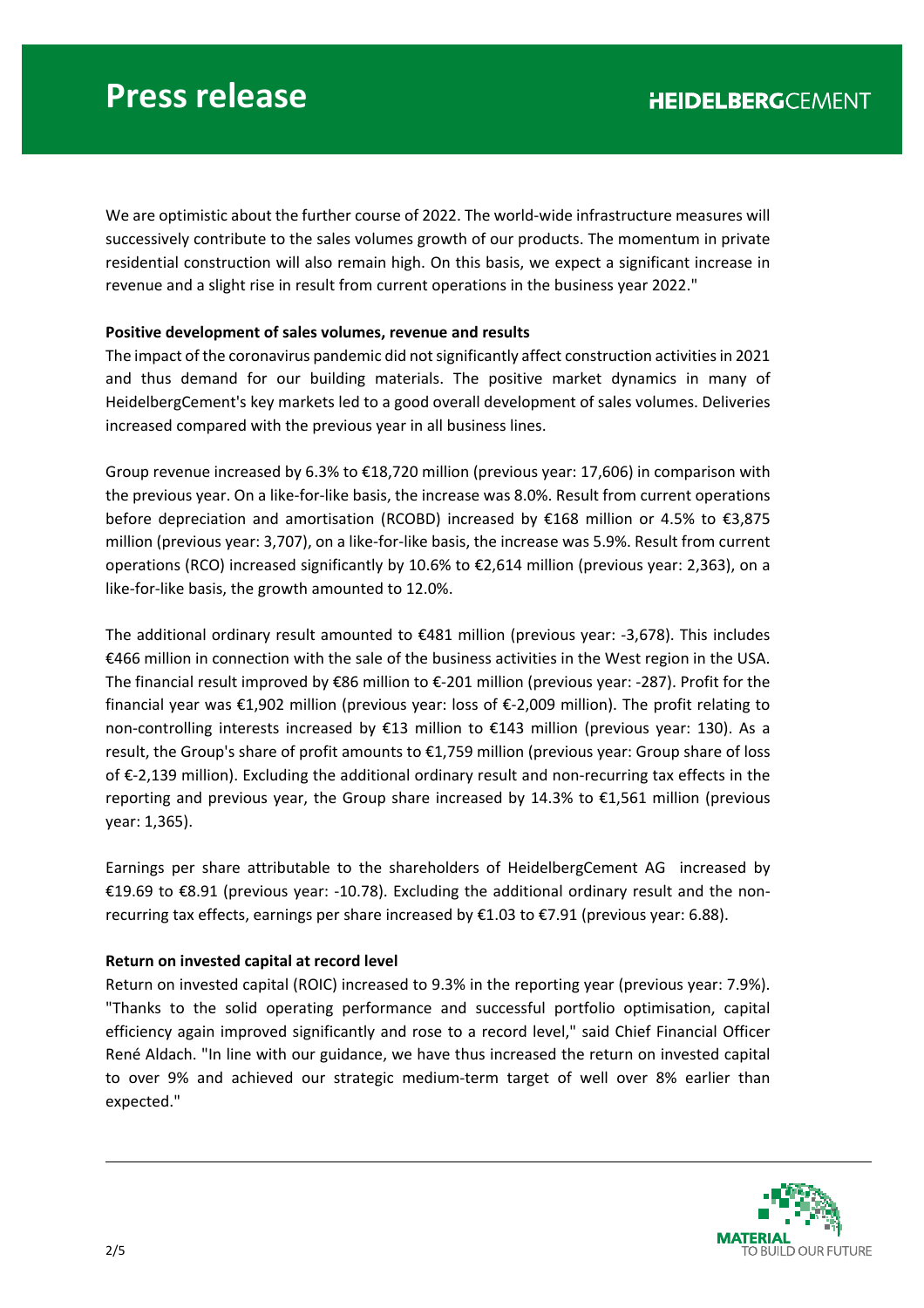## **Net debt further reduced**

Net debt decreased by around €1.9 billion compared with 2020 to €5.0 billion (previous year: 6.9) due to the good operating business and disciplined investment policy. The leverage ratio decreased accordingly to 1.3x and was therefore below the target corridor of 1.5x‐2.0x.

## **Portfolio optimisation successfully progresses**

In the 2021 business year, HeidelbergCement successfully continued its portfolio optimisation as part of the "Beyond 2020" strategy with important transactions. The focus is on simplifying the country portfolio and prioritising the strongest market positions. The company sold business activities in Greece, Kuwait, Sierra Leone, Spain, the West region in the USA, and the United Arab Emirates. To further improve the Group's presence in existing, profitable markets with high returns, HeidelbergCement acquired business activities in Australia, Italy, Tanzania, the United Kingdom, and in the Northeast and Pacific Northwest of the USA.

## **Second tranche of share buy‐back programme starts**

In July 2021, HeidelbergCement launched a share buyback programme for the first time in the company's history. The programme, with a total volume of up to  $\epsilon$ 1 billion and a term until 30 September 2023, underlines the company's increased focus on shareholder returns. The first tranche of the programme worth €350 million was completed on 2 December 2021. All acquired shares were cancelled with a reduction in share capital in January 2022. The second tranche of €300 to 350 million is to start from 10 March 2022 at the latest and will be completed in the third quarter of 2022.

## Lighthouse projects drive CO<sub>2</sub> reduction

HeidelbergCement places climate change and its responsibility as a  $CO<sub>2</sub>$ -intensive company at the center of its strategy. The company is making good progress on the path to climate neutrality. The Group already has products in its portfolio in many countries, some of which offer significant CO<sub>2</sub> reductions. In Germany, for example, HeidelbergCement offers a variety of concretes with up to almost 70% reduced  $CO<sub>2</sub>$  footprints under the EcoCrete® product brand.

In the development and application of innovative technologies for  $CO<sub>2</sub>$  capture, utilisation, and storage (CCU/S), the company continues to expand its worldwide pioneering role in the building materials industry. At the Norwegian plant in Brevik, 400,000 tonnes or 50% of the  $CO<sub>2</sub>$  produced is to be captured and stored annually as early as mid‐2024. In 2030, the expansion of the plant in Slite on the Swedish island of Gotland to become the world's first climate‐neutral cement plant is to be completed and up to 1.8 million tonnes of  $CO<sub>2</sub>$  will be captured there each year. Overall, the company has set itself the goal of saving at least 10 million tonnes of  $CO<sub>2</sub>$  by 2030 with the CCU/S projects currently underway.

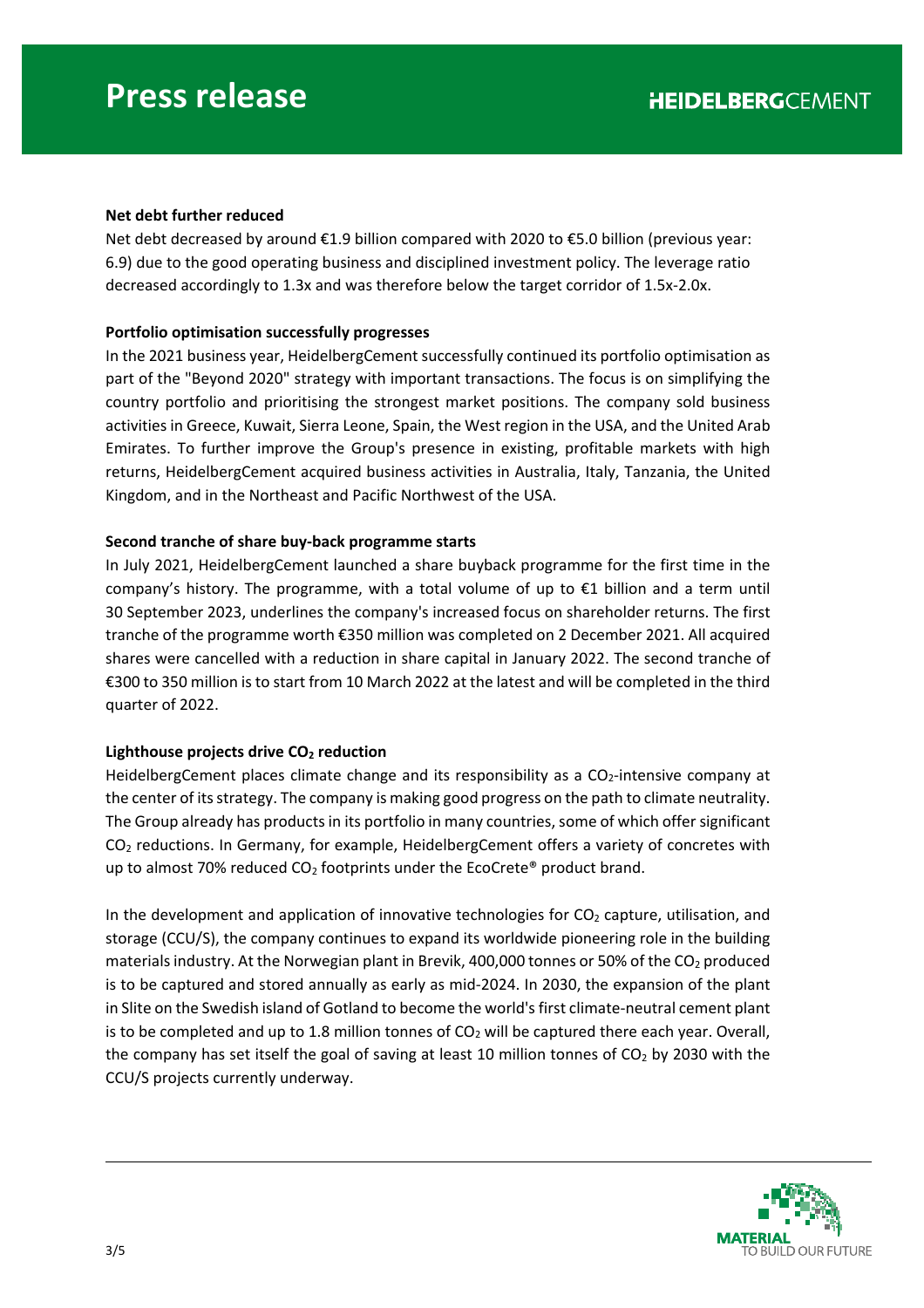### **Digitisation as an efficiency driver at the customer interface**

HeidelbergCement is continuing to drive forward the improvement of its business processes with several digitalisation projects. The company is well on its way to achieving its 2025 target of covering more than 75% of global revenue with its digital flagship HConnect, with 52% already achieved in 2021. HConnect improves processes at the customer interface and is currently actively used by 20,000 users in twelve countries every month. HeidelbergCement is thus activating the digital potential of its core business areas and tapping into new growth opportunities in addition to traditional revenue streams.

#### **Optimistic outlook 2022**

HeidelbergCement is optimistic about the further course of 2022, with sales volumes being driven by global infrastructure measures and the continued good momentum in private residential construction. Due to the persistently high energy costs, the general conditions particularly in the first half of the year will nevertheless remain challenging. Strict fixed cost management and further price increases are intended to counteract this.

For the 2022 business year, HeidelbergCement expects a significant increase in revenue on this basis, as well as a slight increase in result from current operations before depreciation and amortisation (RCOBD) and in result from current operations (RCO), both before exchange rate and consolidation effects.

Based on the expected operating business development, the company anticipates a return on invested capital (ROIC) of around 9% for the current business year. The leverage ratio is expected to be within the long‐term target corridor of 1.5x‐2.0x.